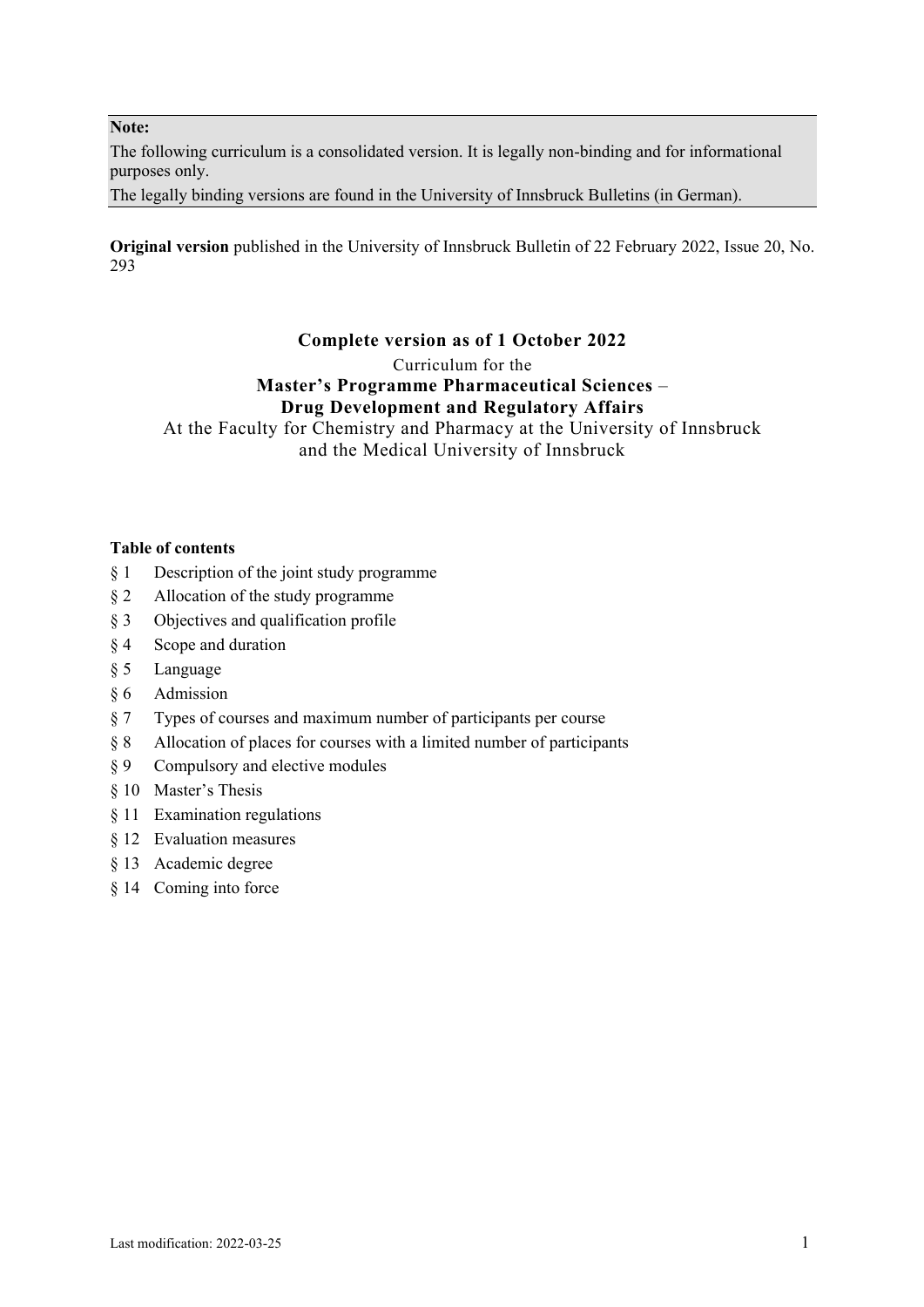# **§ 1 Description of the joint study programme**

- (1) According to §54e of the Universities Act 2002 UA (referred to as UA hereafter), the Master's Programme is a joint study programme at the Leopold-Franzens-University of Innsbruck (referred to as LFUI hereafter) and the Medical University of Innsbruck (referred to as MUI hereafter).
- (2) The Master's Programme is based on a cooperation agreement between the LFUI and the MUI.

# **§ 2 Allocation of the study programme**

Acc. to §54 par. 1 Universities Act, the master's programme is allocated to the group of natural science study programmes.

#### **§ 3 Study objectives and qualification profile**

- (1) The objectives of this joint master's programme in English are to train experts who understand the processes required for the development of new medicinal products in their entirety and can apply and successfully implement them in their future professional environment.
- (2) Graduates receive a professional and scientifically sound education in the field of drug development and the regulations required for this. This includes relevant knowledge of molecular disease processes that can be influenced by medicinal products and the molecular structures that can be used as therapeutics. Graduates have detailed knowledge of the strategies, methods and the theoretical and practical regulatory knowledge required for the preclinical and clinical development and testing of medicinal products for successful market authorisation in Europe. As a result, they are able to independently and successfully plan complex projects within the framework of modern drug development, organise them accordingly, carry them out and accompany them until final market approval. They have the opportunity to further specialise in the field of medicinal products within the framework of application-oriented projects.
- (3) Graduates possess professional competences in the following fields in particular:
	- pre-clinical drug development
	- quality aspects of medicinal products
	- clinical testing and development of medicinal products
	- good manufacturing practice, good clinical practice, good laboratory practice
	- biostatistics and data management
	- drug regulation and market authorisation
	- pharmacoeconomics, drug monitoring
	- gender and diversity in the development and use of medicines
- (4) Among other things, the master's programme qualifies students for later successful employment with pharmaceutical companies, drug authorities, clinical testing organisations and for further studies in national and international doctoral programmes.

#### **§ 4 Scope and duration**

The master's programme covers 120 ECTS-Credits. This corresponds to a duration of four semesters. One ECTS-Credit corresponds to a workload of 25 hours.

#### **§ 5 Language**

The language of instruction in the study programme is English.

#### **§ 6 Admission:**

(1) Admission at the LFUI is based on the admission procedure specified in the admission regulations of the LFUI and the MUI. According to §54e par. 4 Universities Act, the students also become members of the MUI upon admission.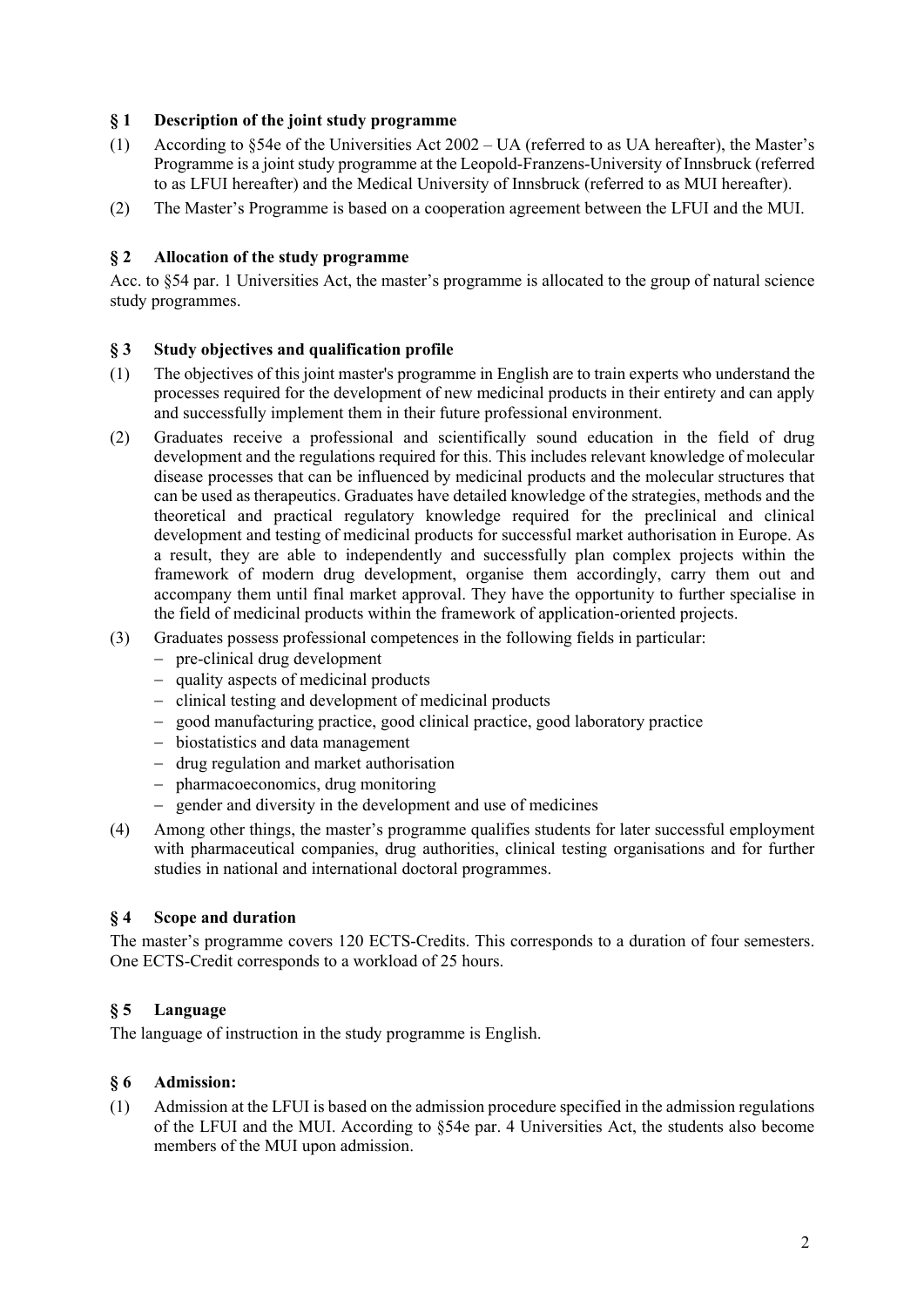- (2) The admission to the master's programme requires the completion of a subject-specific bachelor's or diploma programme or a subject-relevant bachelor's programme at a university of applied sciences or another equivalent degree programme at a recognised post-secondary educational institution home or abroad.
- (3) The completion of the Bachelor's or Diploma Programmes in Pharmacy, Chemistry or Biology at the LFUI and the completion of the Bachelor's Programme in Molecular Medicine or the Diploma Programme in Human Medicine at the MUI are in any case subject-relevant study programmes.
- (4) If equivalence is given in principle with only a few supplements missing for full equivalence, additional courses and examinations corresponding to a maximum of 30 ECTS-Credits may be prescribed for full equivalence, which must be taken by the end of the second semester of the master's programme.

#### **§ 7 Types of courses and maximum number of students per course**

- (1) Courses without continuous performance assessment: Lectures (VO) are courses held in lecture format. They introduce the research areas, methods and schools of thought for a given subject. No maximum number of participants.
- (2) Courses with continuous performance assessment: maximum number of participants is 10.
	- 1. Practical courses (UE) focus on the practical treatment of concrete scientific tasks within an area.
	- 2. Seminars (SE) provide in-depth treatment of scientific topics through students' presentations and discussion thereof.
	- 3. Lectures with practical elements (VU) focus on the practical treatment of concrete scientific tasks that are discussed during the lecture parts of the course.
	- 4. Practical training courses (PR) provide practical experience with concrete scientific tasks, complementing occupational and academic training.

# **§ 8 Limited number of places**

The number of places for the study programme is limited and is redefined for each academic year by decree of the Rectorates.

The place for courses with a limited number of participants are allocated as follows:

- 1. Students for whom the study duration would be extended due to the postponement are to be given priority.
- 2. If criterium no. 1 does not suffice to regulate the admission to the course, then first students who take the course as part of a compulsory module and secondly students for whom this course is part of an elective module are given a place.
- 3. If the criteria in no. 1 and no. 2 do not suffice to regulate the admission, then the available places are drawn at random.

#### **§ 9 Compulsory and elective modules**

(1) The following compulsory modules covering altogether 80 ECTS-Credits are to be passed:

| 1. | <b>Compulsory Module: Introduction</b>                                                                                                                                                                              | $\mathbf h$    | ECTS-<br><b>Credits</b> | Univ.               |
|----|---------------------------------------------------------------------------------------------------------------------------------------------------------------------------------------------------------------------|----------------|-------------------------|---------------------|
| a. | VO From Medical Need to Authorised Drug<br>Process of agent discovery and drug development; life cycle of a<br>drug (from drug candidate to market access and regulatory aspects);<br>presentation of case studies. | 0.5            | 0.5                     | LFUI/<br><b>MUI</b> |
| b. | VO Selected Topics in Fundamentals in Natural Sciences<br>Two different courses covering 2 semester hours and 3 ECTS-<br>Credits each, as announced in the course catalogue, are to be passed.                      | $\overline{4}$ | 6                       | LFUI/<br>MUI        |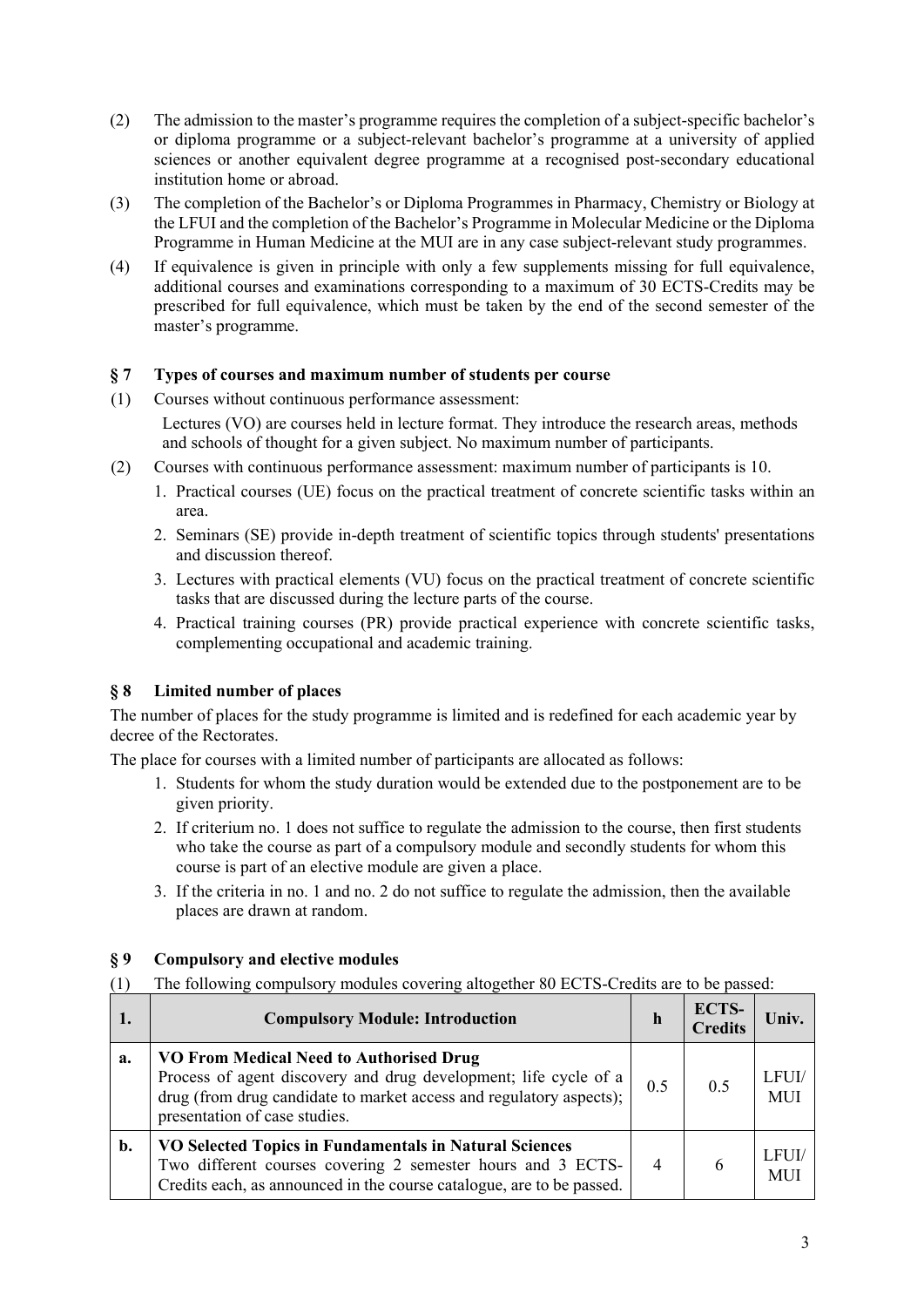| c. | SE Aspects of Gender and Diversity in Drug Development and<br><b>Application</b><br>Gender-specific aspects of drug development and application.                                                                                                                                                                                                              | 0.5 |     | LFUI/<br>MU |  |  |
|----|---------------------------------------------------------------------------------------------------------------------------------------------------------------------------------------------------------------------------------------------------------------------------------------------------------------------------------------------------------------|-----|-----|-------------|--|--|
|    | <b>Total</b>                                                                                                                                                                                                                                                                                                                                                  | 5   | 7.5 |             |  |  |
|    | <b>Learning Outcomes:</b><br>The students understand what knowledge and skills are required for the process of drug<br>discovery and drug development, including gender-specific aspects and requirements for drug<br>approval. The lectures on scientific topics offer the individual opportunity to expand the<br>required knowledge in selected sub-areas. |     |     |             |  |  |
|    | Prerequisites: none                                                                                                                                                                                                                                                                                                                                           |     |     |             |  |  |

| 2. | <b>Compulsory Module: Preclinical Research and Development</b>                                                                                                                                                                                                                                                                                                                                                                                                                    | $\mathbf{h}$ | <b>ECTS-</b><br><b>Credits</b> | Univ.               |
|----|-----------------------------------------------------------------------------------------------------------------------------------------------------------------------------------------------------------------------------------------------------------------------------------------------------------------------------------------------------------------------------------------------------------------------------------------------------------------------------------|--------------|--------------------------------|---------------------|
| a. | VO Cellular Signalling Pathways and Physiology of Drug<br><b>Targets</b> Biochemistry, physiology and pathophysiology of<br>important cellular signalling pathways                                                                                                                                                                                                                                                                                                                | 2            | $\overline{4}$                 | LFUI/<br><b>MUI</b> |
| b. | <b>VO Mechanisms of Drug Action</b><br>Basic principles of pharmacodynamics and pharmacokinetics,<br>including gender-specific aspects                                                                                                                                                                                                                                                                                                                                            | 1            | $\overline{2}$                 | LFUI/<br><b>MUI</b> |
| c. | <b>VO Preclinical Pharmacology</b><br>Primary, secondary pharmacodynamics, preclinical animal studies,<br>in vivo and in vitro safety pharmacology, including GLP and gender<br>aspects; model organisms and animal models; animal models;<br>alternatives to animal testing and ethical aspects.                                                                                                                                                                                 | 2.5          | 5                              | LFUI/<br><b>MUI</b> |
| d. | <b>UE Preclinical Pharmacology</b><br>Analysis and interpretation of preclinical pharmacological data on<br>the basis of concrete examples                                                                                                                                                                                                                                                                                                                                        | 3.5          | $\overline{4}$                 | LFUI/<br><b>MUI</b> |
|    | <b>Total</b>                                                                                                                                                                                                                                                                                                                                                                                                                                                                      | 9            | 15                             |                     |
|    | <b>Learning Outcomes:</b><br>The students have knowledge of exemplary signalling pathways with relevant drug targets,<br>understand quantitative and qualitative pharmacodynamic and pharmacokinetic aspects of the<br>$\mathcal{L} = \{ \mathcal{L} \mid \mathcal{L} \mathcal{L} \}$ . The contract of the contract of the contract of the contract of the contract of the contract of the contract of the contract of the contract of the contract of the contract of the contr |              |                                |                     |

effect of therapeutic molecules and their application to preclinical drug development. They have the competence to apply theoretical knowledge for the design of preclinical studies and for the interpretation of preclinical drug data and the skill to work under conditions of Good Laboratory Practice (GLP).

**Prerequisites:** none

| 3. | <b>Compulsory Module: Quality Aspects of Investigational</b><br><b>Medicinal Products (IMP)</b>                                                                                                                                                                                                                                                                                                                                          | h | ECTS-<br><b>Credits</b> | Univ.               |
|----|------------------------------------------------------------------------------------------------------------------------------------------------------------------------------------------------------------------------------------------------------------------------------------------------------------------------------------------------------------------------------------------------------------------------------------------|---|-------------------------|---------------------|
| a. | VO Drug Design, Production and Quality Control of Medicinal<br><b>Products</b><br>aspects of pharmaceutical chemistry<br>Fundamental<br>and<br>pharmaceutical technology, including aspects of drug action, drug<br>optimisation stability and quality control; drug analysis including<br>validation and validation and GLP aspects; structural diversity of<br>drug molecules, Advanced Therapy Medicinal Products, ATMP,<br>vaccines. | 4 | 6                       | LFUI/<br><b>MUI</b> |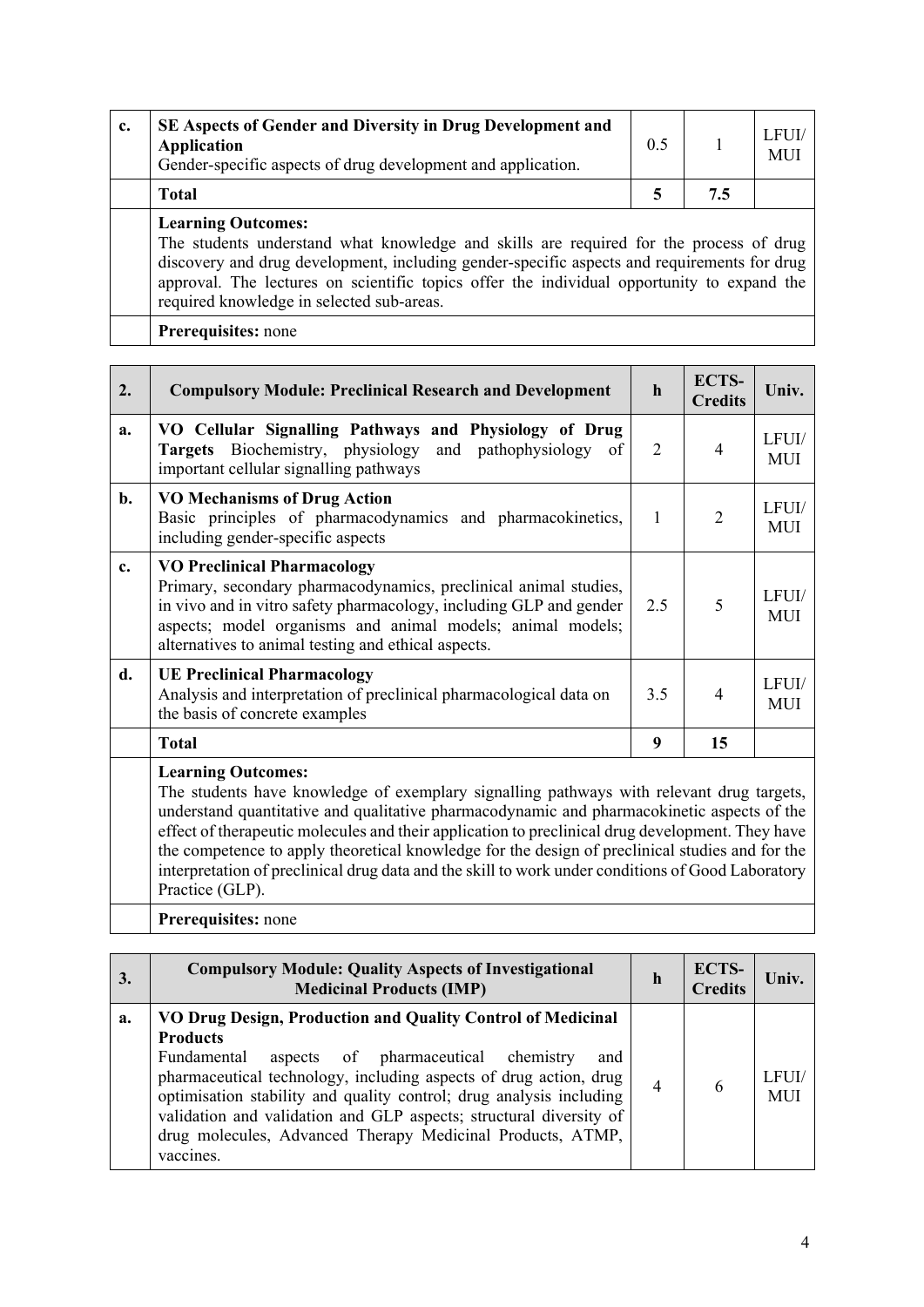| b. | <b>UE Drug Analysis and Validation Parameters</b><br>Practical exercises on drug analysis and validation parameters using<br>selected analytical methods                                                                                          |  | 1.5 | LFUI/<br><b>MUI</b> |  |
|----|---------------------------------------------------------------------------------------------------------------------------------------------------------------------------------------------------------------------------------------------------|--|-----|---------------------|--|
|    | <b>Total</b>                                                                                                                                                                                                                                      |  | 7.5 |                     |  |
|    | <b>Learning Outcomes:</b><br>The students have knowledge of the types of drug molecules and forms, including ATMPs and<br>vaccines and understand the principles of design, formulation, production and quality control of<br>medicinal products. |  |     |                     |  |
|    | Prerequisites: none                                                                                                                                                                                                                               |  |     |                     |  |

| 4. | <b>Compulsory Module: Clinical Development of Medicinal</b><br><b>Products</b>                                                                                                                                      | $\mathbf h$  | ECTS-<br><b>Credits</b> | Univ.               |
|----|---------------------------------------------------------------------------------------------------------------------------------------------------------------------------------------------------------------------|--------------|-------------------------|---------------------|
| a. | <b>VO Clinical Development Strategy</b><br>Translation of preclinical results into clinical development strategies<br>up to the first application in humans; assessment of medical need;<br>gender-specific aspects | $\mathbf{1}$ | 1.5                     | LFUI/<br><b>MUI</b> |
| b. | <b>VO Regulatory Environment in Europe</b><br>Regulations of European (including EMA) and national authorities                                                                                                      | 1            | $\overline{2}$          | LFUI/<br><b>MUI</b> |
| c. | <b>VU Good Manufacturing Practice (GMP)</b><br>General overview of GMP, students work on practical examples                                                                                                         | 2            | 4                       | LFUI/<br><b>MUI</b> |
|    | <b>Total</b>                                                                                                                                                                                                        | 4            | 7.5                     |                     |
|    | <b>Learning Outcomes:</b><br>The students have knowledge of the process of clinical drug development and of the criteria                                                                                            |              |                         |                     |

required. They have an in-depth understanding of the regulatory environment for medicinal products in Europe and understand the principles of GMP with a focus on drug development. They are able to understand the framework for the clinical introduction of medicinal products.

**Prerequisites:** successful completion of compulsory modules 1 and 2

| 5.             | <b>Compulsory Module: Biostatistics and Data Management</b>                                                                                                                                                                                         | $\mathbf h$ | <b>ECTS-</b><br><b>Credits</b> | Univ.               |  |
|----------------|-----------------------------------------------------------------------------------------------------------------------------------------------------------------------------------------------------------------------------------------------------|-------------|--------------------------------|---------------------|--|
| a.             | <b>VO Biostatistics</b><br>Fundamentals of biostatistics for clinical trials                                                                                                                                                                        | 2           | 4                              | LFUI/<br><b>MUI</b> |  |
| $\mathbf{b}$ . | <b>UE Applied Biostatistics</b><br>Practical statistical calculations for clinical trials; statistical analysis<br>plan, data management                                                                                                            | 2           | 3.5                            | LFUI/<br><b>MUI</b> |  |
|                | <b>Total</b>                                                                                                                                                                                                                                        | 4           | 7.5                            |                     |  |
|                | <b>Learning Outcomes:</b><br>Students acquire knowledge of the principles of biostatistics as well as the competence to apply<br>them in the context of the drug development process, in particular for statistical planning of<br>clinical trials. |             |                                |                     |  |
|                | Prerequisites: none                                                                                                                                                                                                                                 |             |                                |                     |  |

|    | <b>Compulsory Module: Conducting Clinical Trials</b>                                                                                                                            | ECTS-<br><b>Credits</b> | Univ.                     |
|----|---------------------------------------------------------------------------------------------------------------------------------------------------------------------------------|-------------------------|---------------------------|
| a. | <b>VO Design of Clinical Trials</b><br>Principles of clinical trial design, including goals of a development  <br>program, strategy for successful drug approval, gender issues | 2.5                     | <b>LFUL</b><br><b>MUI</b> |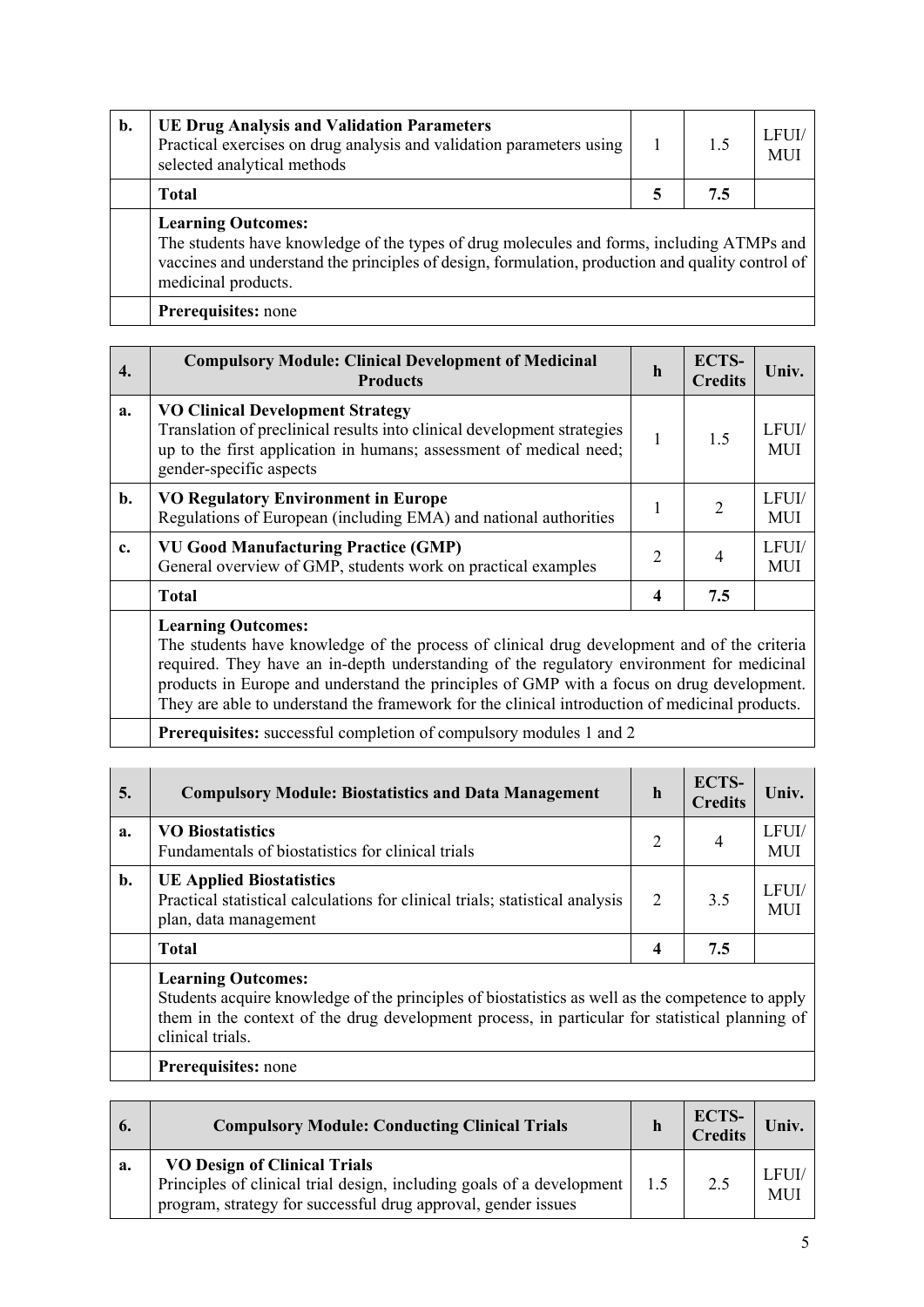| b. | <b>VO Clinical Aspects of Adverse Drug Reactions</b><br>Cell toxicology; drug safety monitoring; safety update reports, safety<br>measures, clinical development freeze, gender issues                                                                                                                                                                                                                                                                                                                  | 1            | $\overline{2}$ | LFUI/<br><b>MUI</b> |
|----|---------------------------------------------------------------------------------------------------------------------------------------------------------------------------------------------------------------------------------------------------------------------------------------------------------------------------------------------------------------------------------------------------------------------------------------------------------------------------------------------------------|--------------|----------------|---------------------|
| c. | <b>SE Investigational Medicinal Product (IMP) - Dossier</b><br>Structure and content of documentation on quality, safety,<br>pharmacological and pharmaceutical properties of a new medicinal<br>product                                                                                                                                                                                                                                                                                                | 1            | 1              | LFUI/<br><b>MUI</b> |
| d. | VO Regulation of Clinical Trials, Good Clinical Practice (GCP)<br>EU regulations and GCP requirements for conducting clinical trials                                                                                                                                                                                                                                                                                                                                                                    | 0.5          | $\mathbf{1}$   | LFUI/<br><b>MUI</b> |
| e. | SE Organisational Aspects in Clinical Trials, Protocol for<br><b>Clinical Trials</b><br>Registration of clinical studies, application and implementation of a<br>clinical investigation (CTA), ethics committees, surveillance and<br>standards in implementation                                                                                                                                                                                                                                       | $\mathbf{1}$ | $\mathbf{1}$   | LFUI/<br><b>MUI</b> |
|    | <b>Total</b>                                                                                                                                                                                                                                                                                                                                                                                                                                                                                            | 5            | 7.5            |                     |
|    | <b>Learning Outcomes:</b><br>Students will gain knowledge of the main principles of clinical trial design and how trial design<br>can influence the approval process, including drug safety assessment and documentation. They<br>will gain in-depth knowledge of the necessary documents and processes required to initiate and<br>conduct clinical trials, including regulatory filing and the principles of Good Clinical Practice<br>(GCP), and will be able to apply this knowledge independently. |              |                |                     |

**Prerequisites:** successful completion of compulsory modules 1 and 2

| 7.             | <b>Compulsory Module: Matters of Medicines Regulation and</b><br><b>Market Approval</b>                                                                                                                                                                                                                                                                         | $\mathbf h$  | ECTS-<br><b>Credits</b> | Univ.               |
|----------------|-----------------------------------------------------------------------------------------------------------------------------------------------------------------------------------------------------------------------------------------------------------------------------------------------------------------------------------------------------------------|--------------|-------------------------|---------------------|
| a.             | <b>VO Market Approval</b><br>General requirements, regulations and procedures for marketing<br>authorisation, including regulatory scientific advice                                                                                                                                                                                                            | 1.5          | $\overline{3}$          | LFUI/<br><b>MUI</b> |
| $\mathbf{b}$ . | VO Pharmaceutical Drug Safety/Pharmacovigilance<br>Pharmacovigilance obligations after the market authorisation,<br>databases, risk management plan, benefit-risk<br>assessment.<br>pharmacoepidemiology, including gender aspects                                                                                                                              | 0.5          | $\mathbf{1}$            | LFUI/<br><b>MUI</b> |
| c.             | VO Intellectual Property Rights and Legal Data Protection<br>Legal fundamentals for the protection of intellectual property,<br>including patent law, trademark law; legal basis of lawful data<br>processing; protection of personal data.                                                                                                                     | 0.5          | $\mathbf{1}$            | LFUI/<br><b>MUI</b> |
| d.             | VO Market Access, Analysis of Medical Demand, Production<br>and Distribution of Authorised Medicinal Products<br>Process of market access (including Compassionate Use, Named<br>Programme,<br>Temporary<br>Use<br>Patient<br>Authorisation/Recommendation), principles of medical demand<br>analysis and production and distribution of the medicinal products | $\mathbf{1}$ | 1.5                     | LFUI/<br><b>MUI</b> |
| e.             | VU Generics, Biosimilars, Bioequivalence, Legal Aspects<br>Regulatory, legal and pharmacological aspects of quality assessment<br>of generics and biosimilars                                                                                                                                                                                                   | 0.5          | $\mathbf{1}$            | LFUI/<br><b>MUI</b> |
|                | <b>Total</b>                                                                                                                                                                                                                                                                                                                                                    | 4            | 7.5                     |                     |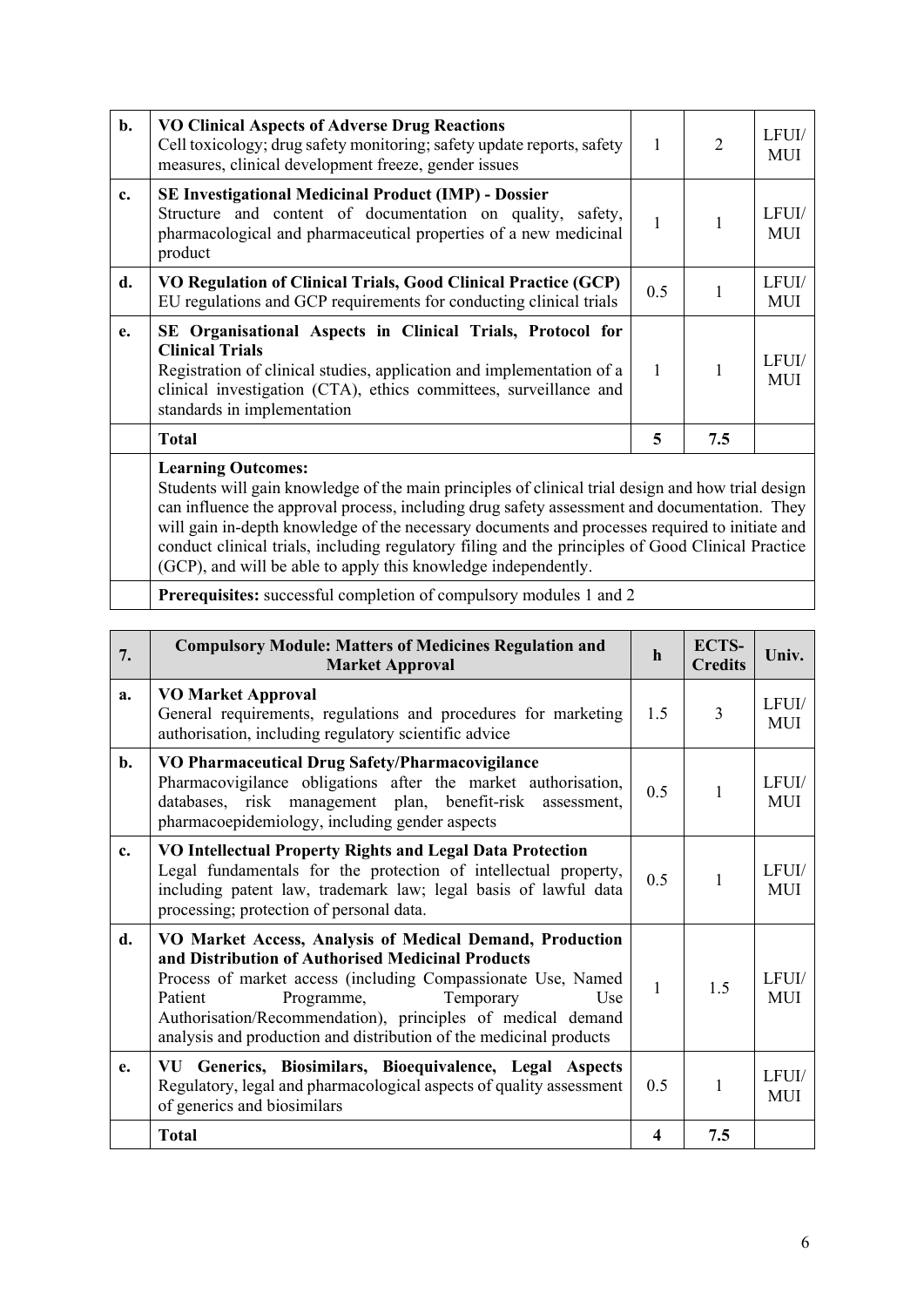#### **Learning Outcomes:**

The students acquire knowledge about the procedure for applying for market authorization and understand post-market drug safety surveillance, including pharmacovigilance and risk-benefit assessment. They know how to find official scientific advice and how to create a "briefing book". The students understand the principle of market analysis for the medical demand for drugs. They have the necessary skills to independently implement knowledge about the protection of intellectual property, the bioequivalence of medicinal products and data protection in the process of market access.

**Prerequisites:** successful completion of compulsory modules 1 and 2

| 8.             | <b>Compulsory Module: Application for Clinical Trial and</b><br>Approval                                                                                                                                                                                                                        | $\mathbf h$  | ECTS-<br><b>Credits</b> | Univ.               |
|----------------|-------------------------------------------------------------------------------------------------------------------------------------------------------------------------------------------------------------------------------------------------------------------------------------------------|--------------|-------------------------|---------------------|
| a.             | SE Application for Clinical Trials and the Approval of a New<br><b>Medicinal Product</b><br>Interdisciplinary seminar on the preparation of a complete<br>clinical trial application for a new medicinal product and subsequent<br>preparation of an application for medicinal product approval | 5            | 12                      | LFUI/<br><b>MUI</b> |
| $\mathbf{b}$ . | <b>UE Scientific Advice</b><br>Official scientific advice on a drug application or a clinical trial                                                                                                                                                                                             |              | 1.5                     | LFUI/<br><b>MUI</b> |
| c.             | Health Technology Assessment (HTA),<br><b>Pharmaco-</b><br>VU.<br>economics, Reimbursement Guidelines<br>Fundamentals of health-technology and pharmaco-economic<br>evaluation of medicinal products, reimbursement by social security<br>funds                                                 | $\mathbf{1}$ | 1.5                     | LFUL/<br>MUI        |
|                | <b>Total</b>                                                                                                                                                                                                                                                                                    | 7            | 15                      |                     |
|                | <b>Learning Outcomes:</b>                                                                                                                                                                                                                                                                       |              |                         |                     |

Students have the practical skill to file an application for a clinical trial of a medicinal product including the study design. They have the competence to provide regulatory scientific advice for a hypothetical medicinal product application and to create the required documentation for a medicinal product (investigational or for approval) in CTD format. The students acquire the knowledge how to manage data within the application process and have an in-depth understanding of the calculation of quantitative parameters (e.g. cost-benefit parameters).

**Prerequisites:** successful completion of compulsory modules 1 to 7

| 9. | <b>Compulsory Module: Preparation of the Master's Thesis</b>                                                                                                                                                                                                                           | $\mathbf h$ | <b>ECTS-</b><br><b>Credits</b> | Univ.               |
|----|----------------------------------------------------------------------------------------------------------------------------------------------------------------------------------------------------------------------------------------------------------------------------------------|-------------|--------------------------------|---------------------|
|    | <b>SE Introduction to Scientific Working</b><br>Planning and conception of the Master's Thesis project, instructions<br>for writing a formally correct Master's Thesis, preparation of an<br>synopsis of the Master's Thesis and development of a Master's<br>Thesis agreement.        | 0.5         | 2.5                            | LFUI/<br><b>MUI</b> |
|    | <b>Total</b>                                                                                                                                                                                                                                                                           | 0.5         | 2.5                            |                     |
|    | <b>Learning Outcomes:</b><br>After successfully completing the module, the students are able to write a brief description of<br>the content of the planned Master's Thesis (synopsis), to outline the timeline of their project and<br>to draw up a written Master's Thesis agreement. |             |                                |                     |
|    | <b>Prerequisites:</b> successful completion of elective module 1 or 2                                                                                                                                                                                                                  |             |                                |                     |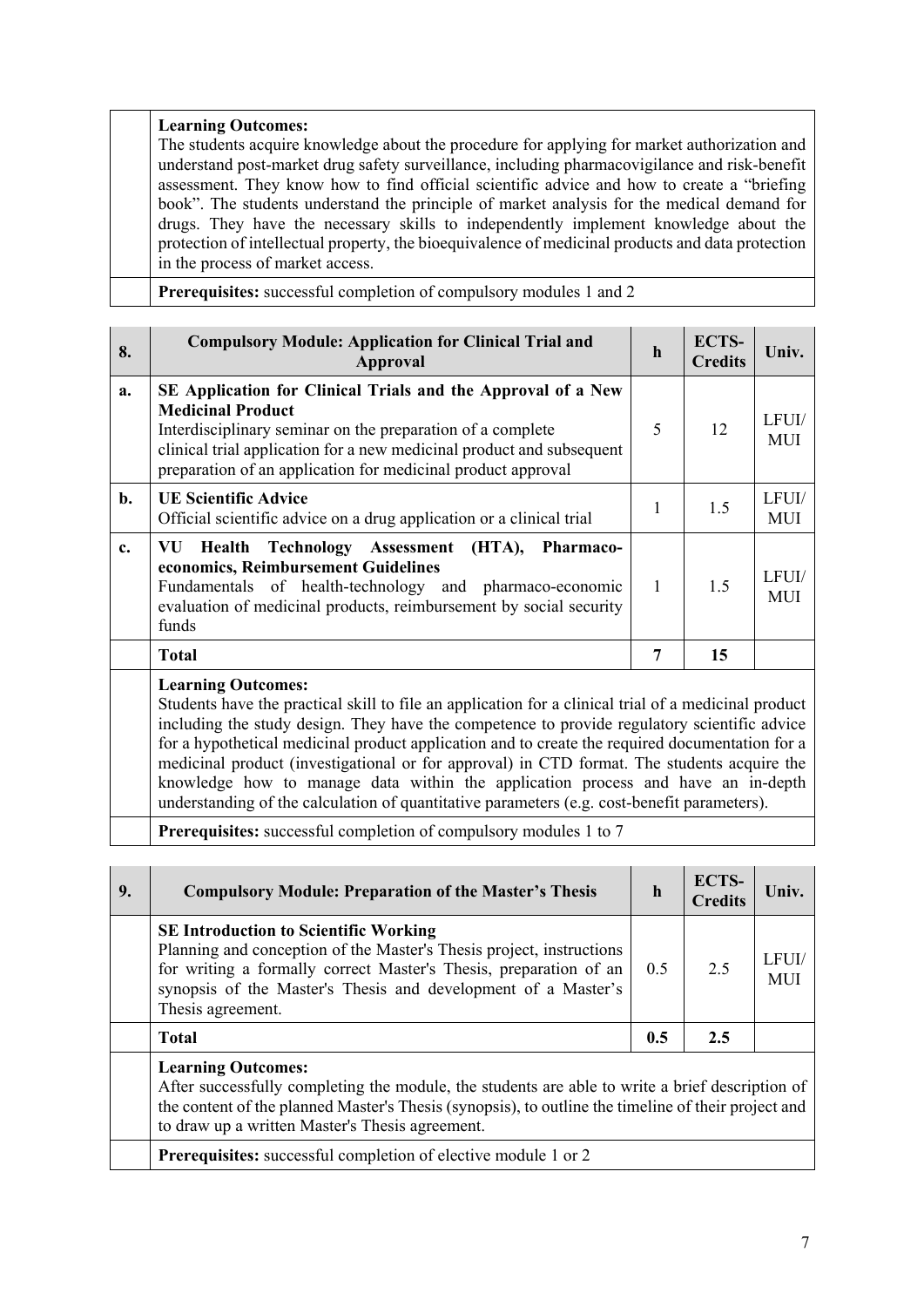| 10. | <b>Compulsory Module: Master's Thesis Defence</b>                                                                          | h | ECTS-<br><b>Credits</b> | Univ. |
|-----|----------------------------------------------------------------------------------------------------------------------------|---|-------------------------|-------|
|     | Final oral defence of the Master's Thesis                                                                                  |   | 2.5                     | LFUL  |
|     | <b>Total</b>                                                                                                               |   | 2.5                     |       |
|     | <b>Learning Outcomes:</b><br>The students are able to reflect on the overall context of the Master's Thesis as part of the |   |                         |       |

The students are able to reflect on the overall context of the Master's Thesis as part of the master's programme. In doing so, they demonstrate theoretical understanding, methodical foundations and have the ability to impart the results of the Master's Thesis and to present them accordingly.

**Prerequisites:** successful completion of all other compulsory and the required elective modules as well as the Master's Thesis

(2) One elective module covering altogether 15 ECTS-Credits must be passed:

| 1.             | <b>Elective Module: Practice in Industry</b>                                                                                                                                                                                                                                                                                                                                                                                                                                                                                                                                                                                                                                                     | $\mathbf h$ | <b>ECTS-</b><br><b>Credits</b> | Univ.               |  |
|----------------|--------------------------------------------------------------------------------------------------------------------------------------------------------------------------------------------------------------------------------------------------------------------------------------------------------------------------------------------------------------------------------------------------------------------------------------------------------------------------------------------------------------------------------------------------------------------------------------------------------------------------------------------------------------------------------------------------|-------------|--------------------------------|---------------------|--|
| a.             | Practice<br>Practice covering 350 working hours to test and apply the acquired<br>knowledge and competences or to orientate oneself about the<br>professional and/or scientific practice and to acquire job-relevant<br>and/or scientific qualification. The practice may also be passed<br>during the lecture-free period, namely in institutions of the<br>pharmaceutical industry or similar institutions.<br>Before starting the practice, it must be approved by the responsible<br>study law authority. The duration, scope and contents of the work<br>performed must be confirmed in writing by the resp. institution.<br>Furthermore, a report must be written as part of the practice. |             | 14                             | LFUI/<br><b>MUI</b> |  |
| $\mathbf{b}$ . | <b>SE Practice in Industry or Similar Institutions</b><br>Summarising and discussing the knowledge and skills acquired<br>during the practice                                                                                                                                                                                                                                                                                                                                                                                                                                                                                                                                                    | 1           | 1                              | LFUI/<br><b>MUI</b> |  |
|                | <b>Total</b>                                                                                                                                                                                                                                                                                                                                                                                                                                                                                                                                                                                                                                                                                     |             | 15                             |                     |  |
|                | <b>Learning Outcomes:</b><br>The students apply knowledge and skills in practice in a professional and/or scientific<br>environment. They have the competence to reflect on and implement the professional<br>knowledge, thinking and action for their professional and/or scientific practice against the<br>background of the professional and/or scientific practice. They know about the conditions of<br>professional and/or scientific practice.                                                                                                                                                                                                                                           |             |                                |                     |  |

**Prerequisites:** successful completion of compulsory modules 1 - 7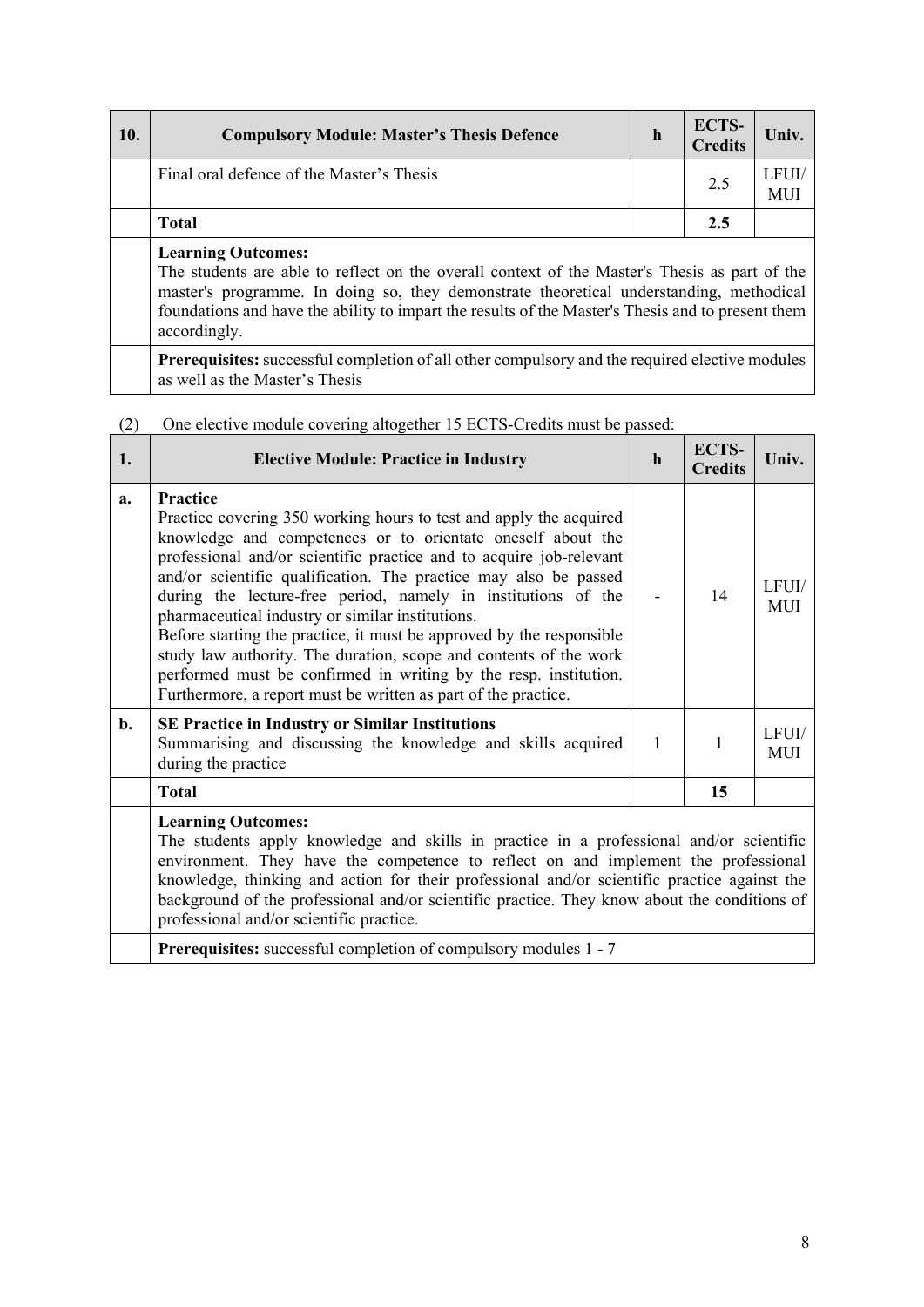| 2. | <b>Elective Module: Specialisation in Medicinal Product</b><br><b>Development and Regulating Environment</b>                                                                                                                                                                                                                                                                                                                                                                                                                                              | $\mathbf h$ | ECTS-<br><b>Credits</b> | Univ.               |  |
|----|-----------------------------------------------------------------------------------------------------------------------------------------------------------------------------------------------------------------------------------------------------------------------------------------------------------------------------------------------------------------------------------------------------------------------------------------------------------------------------------------------------------------------------------------------------------|-------------|-------------------------|---------------------|--|
|    | These courses provide students with individual training to deepen the<br>required knowledge in selected fields of knowledge.<br>Courses as announced in the course catalogue from one or more of<br>the following areas: computer-aided approaches for drug discovery,<br>pharmacology, bioanalytics, drug screening, project management,<br>health technology assessment (HTA) and pharmacoeconomics,<br>health, investigator course or similar<br>public<br>training,<br>phytopharmaceuticals drug approval or registration procedures,<br>diagnostics. |             | 15                      | LFUI/<br><b>MUI</b> |  |
|    | <b>Total</b>                                                                                                                                                                                                                                                                                                                                                                                                                                                                                                                                              |             | 15                      |                     |  |
|    | <b>Learning Outcomes:</b><br>Students have in-depth knowledge of related areas of medicinal product design, medicinal<br>product development and regulatory affairs from authorities, industry or in science.                                                                                                                                                                                                                                                                                                                                             |             |                         |                     |  |
|    | <b>Prerequisites:</b> successful completion of compulsory modules 1-7                                                                                                                                                                                                                                                                                                                                                                                                                                                                                     |             |                         |                     |  |

# **§ 10 Master's Thesis**

- (1) A Master's Thesis covering 25 ECTS-Credits is to be written. The Master's Thesis is a scientific piece of work which serves to prove the students' ability to autonomously work on a scientific topic using adequate scientific methods in relation to methodology and content.
- (2) Before starting the Master's Thesis an synopsis and a Master's Thesis agreement (compulsory module 9) must be handed in at the responsible study law authority of the LFUI for approval. Bases on the synopsis, the study law authority should be able to assess whether the project in the planned form meets the formal, scientific and methodological expectations of a Master's Thesis.
- (3) The topic for the Master's Thesis must be related to one of the modules  $1 8$ .
- (4) Several students may work on one topic if the performance of the individual students can be assessed separately.

#### **§ 11 Examination regulations**

- (1) Modules are evaluated by module examinations. Module examinations are examinations to proof the knowledge and skills acquired in one module. The respective modules are completed by successful completion of all parts of a module examination.
- (2) Courses of modules are evaluated by course examinations. Course examinations are
	- 1. examinations that assess the knowledge and skills covered in an individual course in which course assessment is based on a single examination at the end of the course. The course instructor has to define the method of examination (written and/or oral) as well as the evaluation criteria before the start of the course.
	- 2. examinations for courses with continuous performance assessment, for which course assessment is based on regular written and/or oral contributions by participants. The course instructor has to define and announce the exam method (written and/or oral) and the evaluation criteria before the start of the course.
	- 3. The evaluation of the Elective Module "Practice in Industry" is based on the written report on the practical experience. Positive evaluation reads "participated with success", negative evaluation "participated without success".
- (3) The performance of the Module Preparation of the Master's Thesis is assessed by the supervisor based on a synopsis. Positive evaluation reads "successfully completed", negative evaluation "unsuccessfully completed".